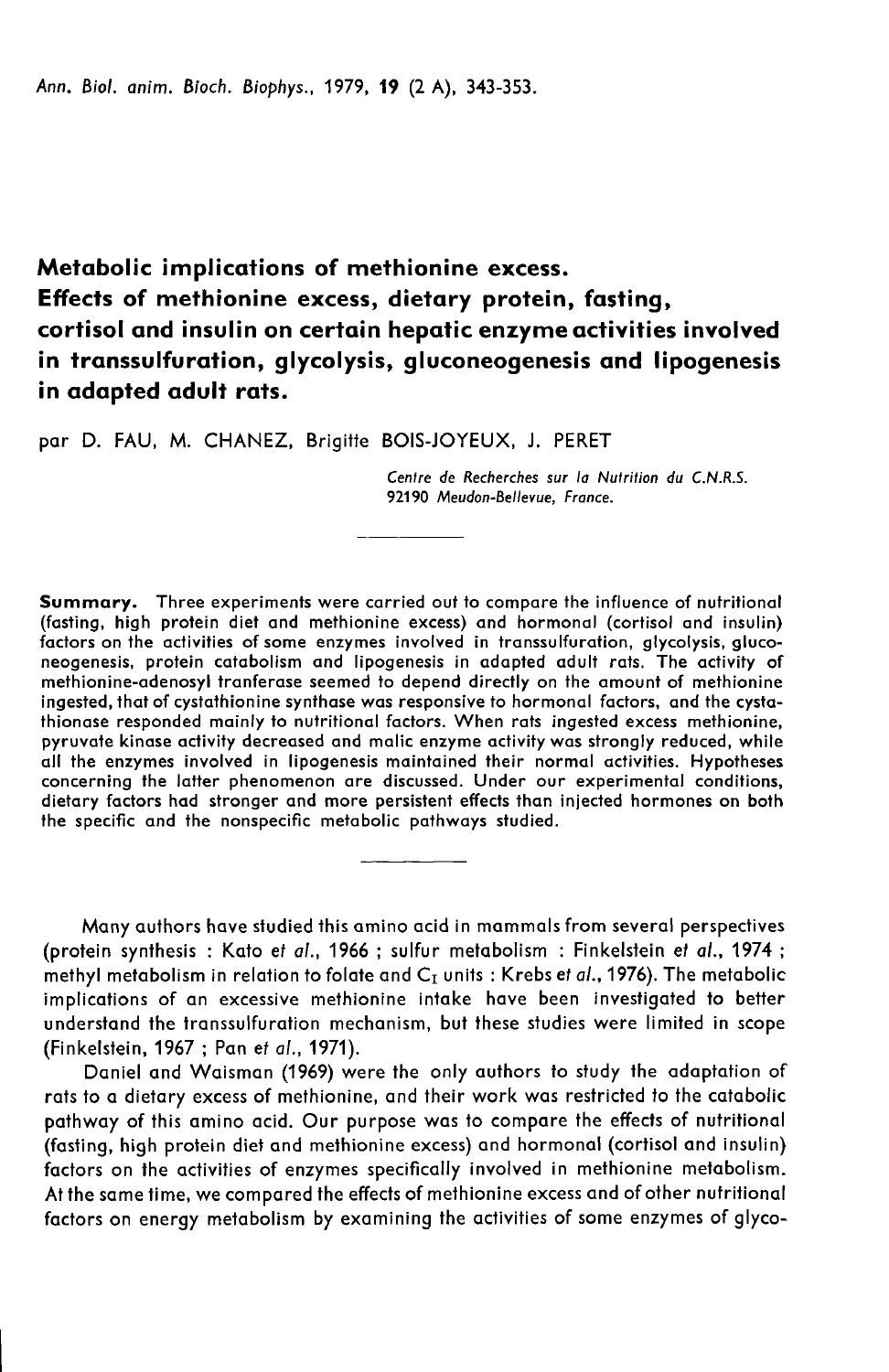lysis, gluconeogenesis and lipogenesis, since ATP is implicated in the first step of methionine catabolism.

For this work, we used adapted adult male rats ; the adaptation period will be reported separately in a subsequent publication.

# Materials and methods

Animals and experimental procedures. - Three different experiments were carried out using 122 Wistar CF young adult male rats 8 weeks old and weighing between 180 and 200 g. They were housed in individual cages and maintained under controlled conditions of both temperature (22  $+$  2 °C) and lighting (light from 07:00 to 19:00 hrs).

Diets. The diets fed ad libitum had the following compositions (g/100 g diet) : casein (80 p. 100 protein) either 12.5 or 63.0 (i. e. 10.0 and 50.0 protein) with (or without) DL-methionine 2.0 ; sucrose 10.0, groundnut oil 8.0, salt mix 4.0 (Hubbel et al., 1937), vitamin mix 1.0 (Peret et al., 1973) powdered cellulose 2.0, starch to complete 100 g. The 10 and 50 p. 100 casein diets contained, respectively, 0.30 and 1.50 p. 100 methionine in protein, the imbalanced diets had 2.30 and 3.50 p. 100 of total methionine.

Experiment 1. Fasting. - Twenty animals were fed a diet containing 10 p. 100 casein protein for 10 days. They were then weighed and divided into 4 groups of 5 animals each, which were killed by decapitation at 0 hour (control) and after 24, 48 and 72 hrs of fasting.

Experiment 2. Nutritional factors. - Thirty-two rats were fed a diet containing 10 p. 100 casein protein for 10 days. They were divided into 4 groups of 8 animals each, and fed diets containing either 10 or 50 p. 100 casein protein, with or without 2 p. 100 DLmethionine. After 21 days, the rats were weighed and killed by decapitation between 10:00 and 11:00 hrs. The livers were removed and stored at  $-$  80 °C.

Experiment 3. Hormonal factors. - Seventy-two animals were fed the control diet (10 p. 100 casein protein) for 10 days, and were then divided into 4 groups and fed the same diets as in experiment 2 for 21 days. Each of these 4 groups was then subdivided into 3 groups of 6 animals each, the first one acting as a control and the other two receiving either cortisol intraperitoneally (5 mg/day) or protamine-zinc-insulin intramuscularly (4 IU/day) on the last 5 days of the experiment. At the end of the experimental period, the animals were weighed and killed by decapitation.

Enzyme assays. The activities of phosphoenolpyruvate carboxykinase (PEPCK) (EC.4.1 .1.32), acetyl-CoA-carboxylase (AcCoAcarbox) (EC.6.4.1.2) and fatty acid synthetase (FAS) \* were measured using the methods of Chang and Lane (1966), Chang et al. (1967) and Maeda et al. (1975), respectively. The 14C incorporated was measured using a Packard Tricarb liquid scintillation counter.

<sup>(\*)</sup> An Ec number is not given for FAS because this enzyme represents a complex of enzymes.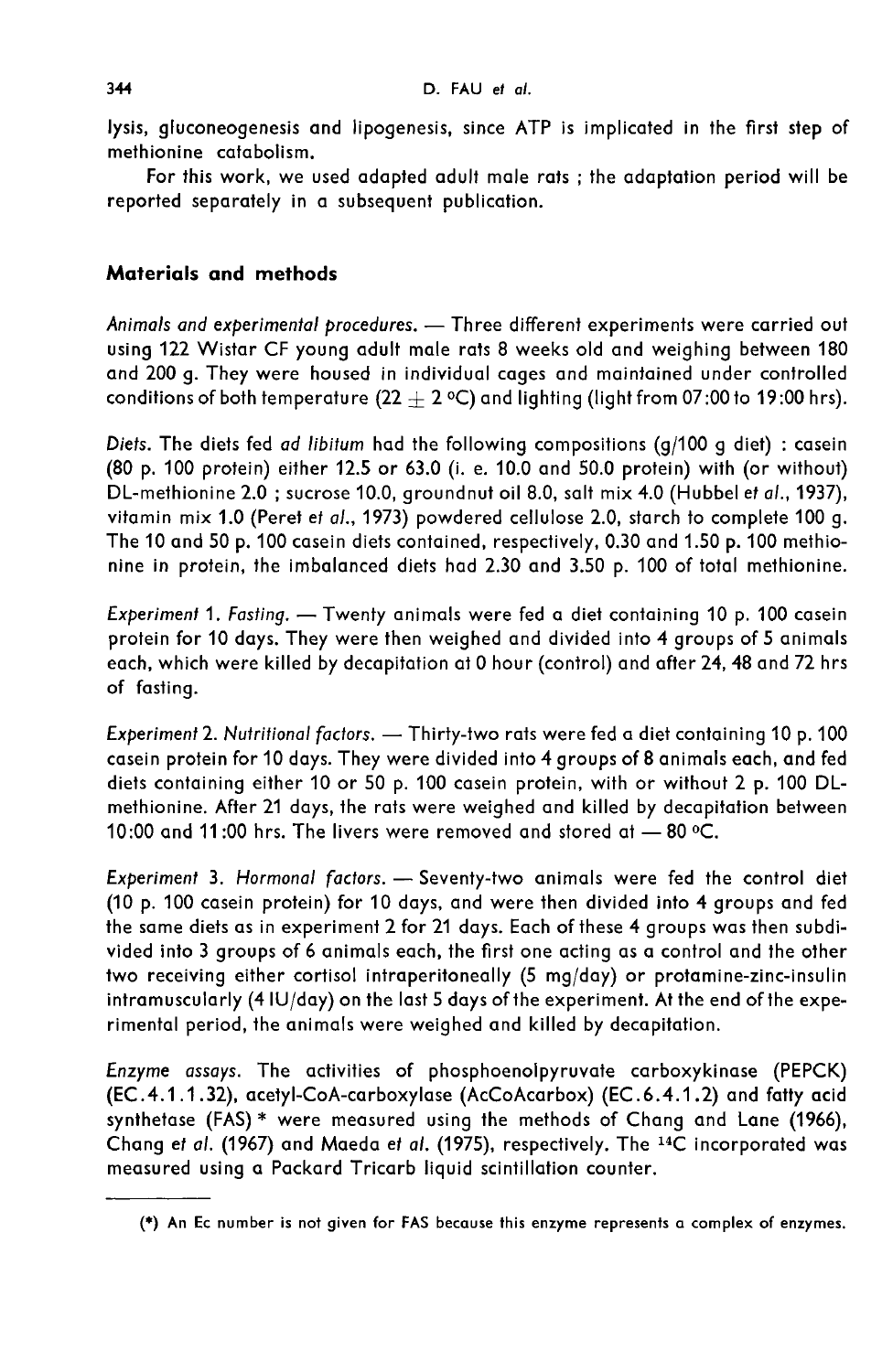The activities of pyruvate kinase (PK) (EC.2.7.1.40), malic enzyme (ME) (EC.1.1.1.40) and glucose-6-phosphate dehydrogenase (G6PDH) (EC.1.1.1.49) were determined by the methods of Weber et al. (1965), Hsu and Lardy (1969) and Fitch et al. (1959), respectively. For serine dehydratase (Ser DH) (EC.4.2.1.13), we used the method of Fallon et al. (1966) with the incubation medium of Suda and Naka-Fitch et al. (1959), respectively. For serine dehydratase (Ser DH) (EC.4.2.1.13), we<br>used the method of Fallon et al. (1966) with the incubation medium of Suda and Naka-<br>gawa (1971). The liberation of NAD+ or NADPH was mea in a Gilford 300 T spectrophotometer.

The activity of ATP methionine adenosyl transferase (MAdT) (EC.2.5.1 .6) was in a Gilford 300 T spectrophotometer.<br>The activity of ATP methionine adenosyl transferase (MAdT) (EC.2.5.1.6) was<br>determined by using L-methionine (methyl <sup>14</sup>C) as a substrate (Spe. Act. 0.5 micro Ci/<br>micromole) (Mudd et adenosyl methionine formed was separated from the labelled substrate on cellulose form (Chou and Lombardini, 1972).

adenosyl methionine formed was separated from the labelled substrate on cellulose<br>phosphate in exchange discs (P 81) (McKenzie and Gholson, 1973) prepared on the H+<br>form (Chou and Lombardini, 1972).<br>The activity of cystat The activity of cystathionine synthase (Cysta S) (EC.4.2.1.22) was determined by using the incubation medium of Mudd et al. (1965) with L-serine-U-<sup>14</sup>C (Spe. Act. 0,1 µci/  $\mu$ mole). The labelled cystathionine formed was separated by the descending technique of paper chromatography with the following solvent : butanol-acetic acid-water  $(12:3:5)$ ; unlabelled cystathionine was used as a carrier; the spot was revealed with ninhydrin, removed and counted in the following scintillation medium : biosolvtoluene-PPO, with 3 p. 100 water.

The homoserine cleavage activity of cystathionase (Cysta t) (EC.4.4.1 .1.) was colorimetrically determined by the method of Greenberg (1962).

All activities were measured in the 48,000 g supernate, and the protein content was determined by the Kjeldahl method  $(N \times 6,25)$ . They were expressed as nano moles of substrate per minute per mg protein at 37 °C. Statistical analysis of the results was carried out as described by Snedecor (1956).

### **Results**

## Experiment 1. Fasting

Table 1 denotes the evolution of some enzyme activities during the 3 days of starvation. The progressive fall of PK (glycolysis), ME and G6PDH (furnishing NADPH for lipogenesis) was associated with a rise in PEPCK activity, which was at its maximum as early as the first day of starvation ; Ser DH activity showed a marked increase (6-fold) during the 3 days of starvation. The activity of the three enzymes of the transsulfuration pathway showed significant but smaller variations : MAdT had a total activity (expressed per 100 g body weight) which remained practically constant, while the activity expressed per protein in the supernate increased progressively. Cysta S activity per mg proteins remained constant, but the total activity decreased. Cystat had an intermediary response, and the total activity fell.

# Experiment 2. Nutritional factors

Figure 1 compares the effects of excess methionine and high protein. Whereas the high protein diet decreased glycolysis (PK) and increased gluconeogenesis (PEPCK),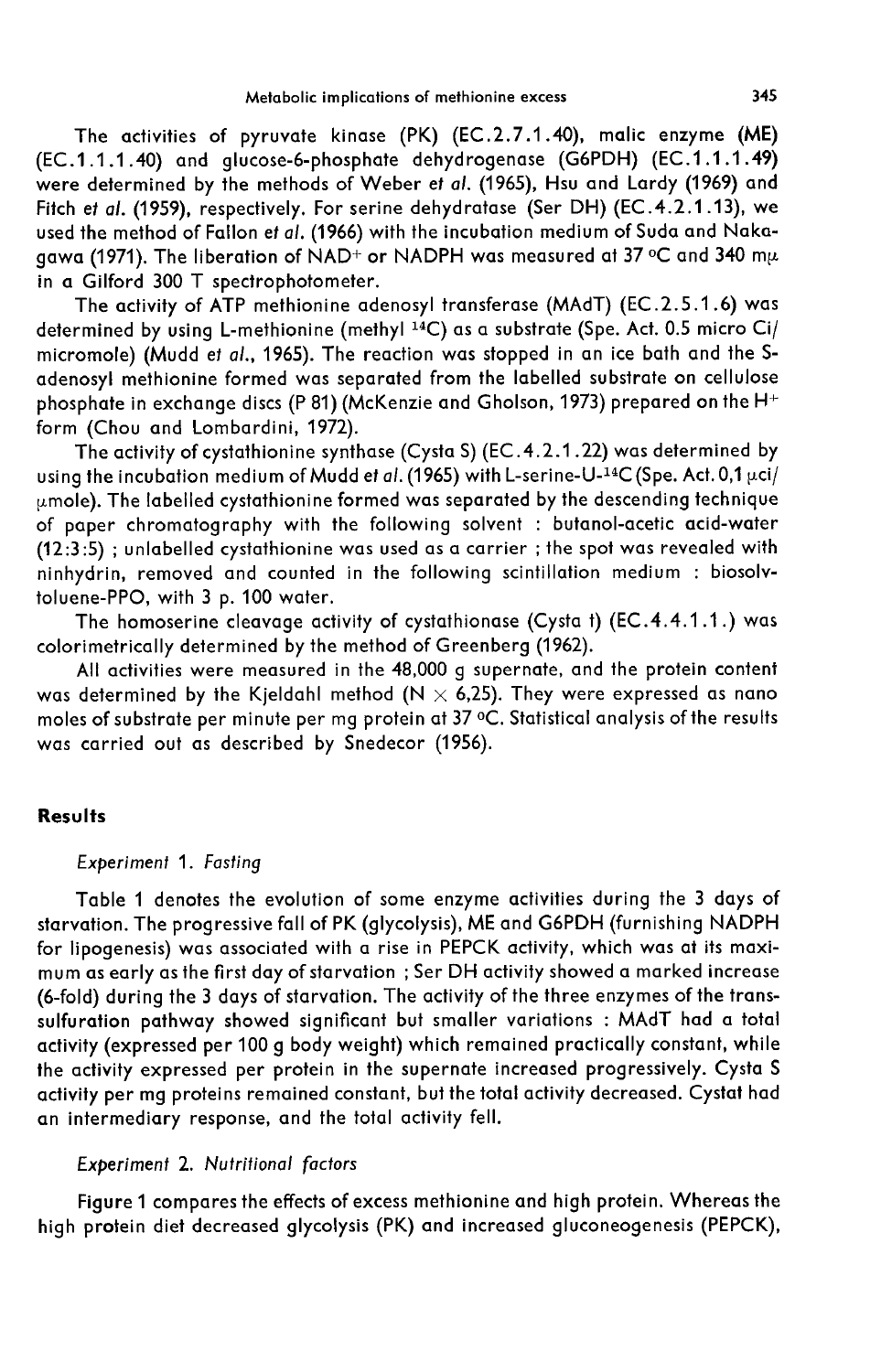#### TARIF<sub>1</sub>

|                            | <b>PK</b>                                           |                             | <b>PEPCK</b>                    |                                | ME                                     |                                    | G6PDH                        |                           |
|----------------------------|-----------------------------------------------------|-----------------------------|---------------------------------|--------------------------------|----------------------------------------|------------------------------------|------------------------------|---------------------------|
|                            |                                                     | $\overline{2}$              |                                 | $\mathbf{2}$                   |                                        | $\overline{2}$                     | 1                            | $\mathbf{2}$              |
| 10 p. 100 Casein (5) $(3)$ | 918 <sup><i>a</i></sup> ( <sup>4</sup> )<br>$+49.7$ | $372^a$<br>$+25.5$          | 15.2 <sup>c</sup><br>$+1.99$    | 6.03c<br>$\pm$ 0,63            | 117.9a<br>$+ 14.19 + 3.82$             | 46.7 <sup>a</sup>                  | 33.2 <sup>a</sup><br>$+1.74$ | $16.33^{a}$<br>$\pm$ 0,87 |
| 24 h fasting $(5)$         | 838ab<br>$+50.9$                                    | 269 <sup>b</sup><br>$+ 8.4$ | 46.2 <sup>a</sup><br>$+1.97$    | 15.02 <sup>a</sup><br>$+ 0.73$ | 60.9 <sup>b</sup><br>$ + 1.48  + 0.96$ | 19.8 <sup>b</sup>                  | 24.0 <sup>b</sup><br>$+1.18$ | $9.96^{b}$<br>$+0.99$     |
| 48 h fasting $(5)$         | 549b<br>$+40.3$                                     | 169c<br>$+11.1$             | 41.1ab<br>$+2.78$               | $12.64^{b}$<br>$+$ 0.82        | $41.3^{bc}$<br>$+$                     | 12.8 <sup>c</sup><br>$3.14 + 1.17$ | 19.9 <sup>b</sup><br>$+2.20$ | 7.42c<br>$+0.83$          |
| 72 h fasting $(5)$         | 404c<br>$+12.9$                                     | 127 <sup>d</sup><br>$+10.7$ | 36.3 <sup>b</sup><br>$\pm$ 1.05 | 11.32 <sup>b</sup><br>$+0.79$  | 31.1c<br>∤+ 1.05 +0.95                 | 9.60c                              | 13.8 <sup>c</sup><br>$+0.90$ | $4.68^{d}$<br>$\pm$ 0.37  |

Experiment 1, Effect of fasting on liver PK, PEPCK, ME, G6PDH, Ser DH, M Ad T, Cysta S and Cysta t activity (1) (2) in rats.

|                              | Ser DH                        |                   | M Ad T                         |                                                                                                                    | Cysta S       |                | Cysta t           |                              |
|------------------------------|-------------------------------|-------------------|--------------------------------|--------------------------------------------------------------------------------------------------------------------|---------------|----------------|-------------------|------------------------------|
|                              |                               | $\mathbf{2}$      |                                | $\mathbf{2}$                                                                                                       |               | $\overline{2}$ |                   | 2                            |
| 10 p. 100 Casein $(5)$ $(3)$ | 4.93c<br>$+0.55$              | 2.35c             | 1.18c<br>$\pm$ 0.29 $\pm$ 0.04 | 0.594a<br>$\left  \pm \right.0.020 \left  \pm \right.0.04 \left  \pm \right.0.017 \right  \pm \left. 0.37 \right $ | 1.44 $a$      | $0.68^a$       | 5.80 <sup>b</sup> | 2.92 <sup>a</sup><br>$+0.18$ |
| 24 h fasting $(5)$           | 6.61c<br>$+ 1.63$             | 2.70c             | $1.35^{bc}$                    | 0.604a<br>$+$ 0.67 $+$ 0.08 $+$ 0.016 $+$ 0.06 $+$ 0.024 $+$ 0.45                                                  | $1.35^a$      | $0.56^{b}$     | 6.15ab            | 2.76ab<br>$+0.20$            |
| 48 h fasting (5)             | 18.58 <sup>b</sup><br>$+2.78$ | 6.60 <sup>b</sup> | 1.53ab                         | 0.588a<br>$+$ 0.97 + 0.08 + 0.044 + 0.08 + 0.036                                                                   | 1.30 $a \mid$ | 0.46c          | 6.36ab<br>0.62    | 2.46 <sup>b</sup><br>$+0.30$ |
| 72 h fasting $(5)$           | $29.15^a$<br>$+1.99$          | 10.24a            | 1.64 $a$                       | 0.579a<br>$\pm$ 1.67 $\pm$ 0.08 $\pm$ 0.032 $\pm$ 0.06 $\pm$ 0.018 $\pm$ 0.35                                      | 1.31a         | 0.46c          | 7.27a             | 2.51 <sup>b</sup><br>$+0.16$ |

Enzyme activity is expressed :  $(1)$  in nanomoles of substrate converted at 37° per minute per mg protein  $(N \times 6.25)$ ; (2) in micromoles of substrate converted per minute per 100 g initial body weight; (3) Number of rats ; (4) Mean  $\pm$  SEM, means followed by different letter are significantly different  $(\dot{P}$  < 0.05)); all comparisons are vertical.

a 2 p. 100 excess of methionine ingested for 3 weeks had no effect on PEPCK and only slightly reduced the activity of PK.

High G6PDH activities were found with the 50 p. 100 casein diets, but this effect was not associated with a fall in ME activities. Methionine had no effect on G6PDH, but lowered ME activity to the same extent as the high protein diet ; these two effects were not cumulative.

The activities of lipogenic enzymes (AcCoAcarbox and FAS) were strongly reduced by the 50 p. 100 casein diet, whereas excess methionine ingested for 3 weeks did not increase these activities.

Ser DH showed highly elevated activities in animals fed the high protein diet ; upon adaptation, excess methionine had no effect on either group of animals.

The three transsulfuration enzymes studied differed in response to these nutri-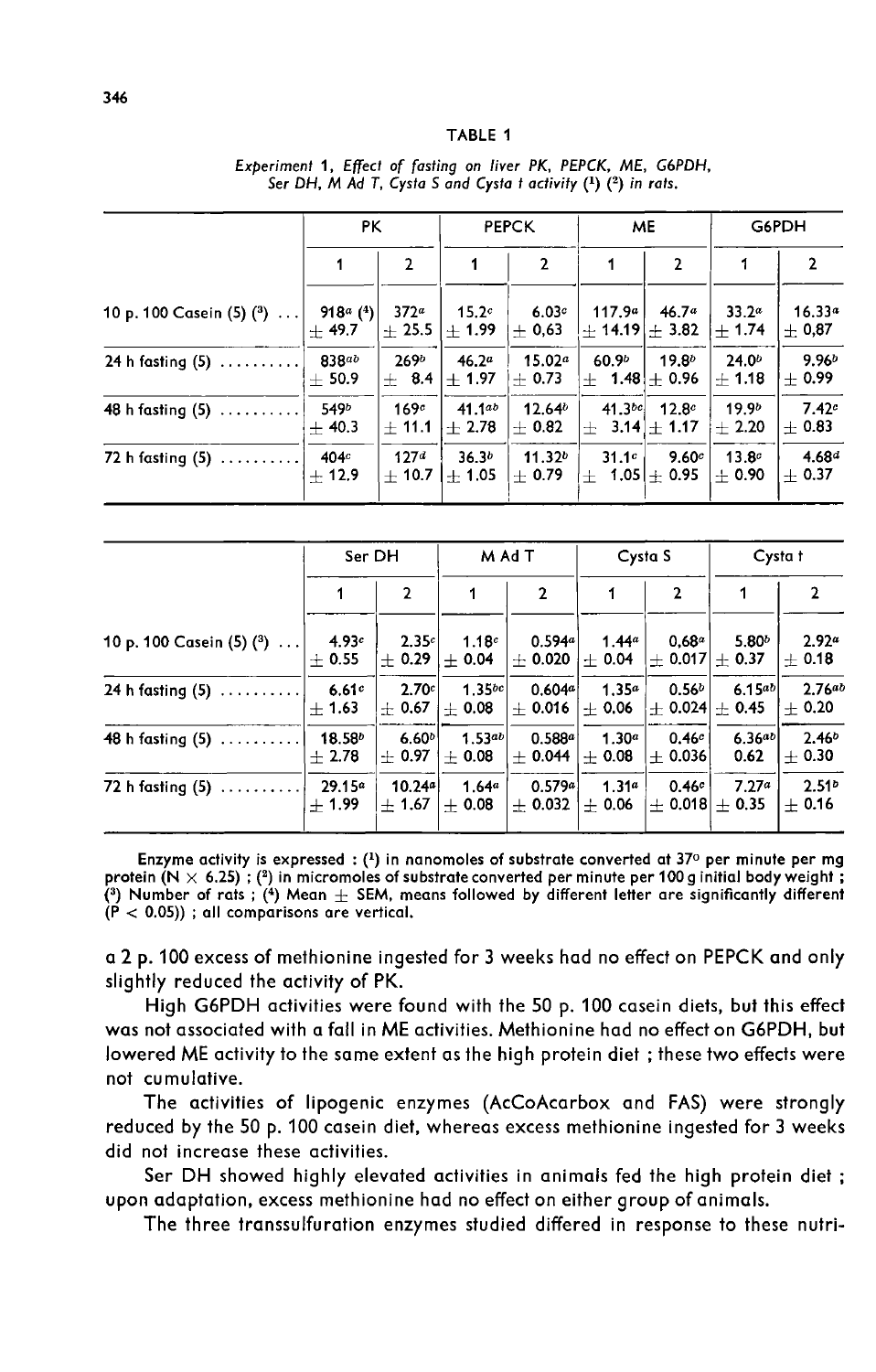

FIG. 1. - Hepatic enzyme activities following high casein and/or methionine excess ingested for three weeks. Values for each group (8 rats) represent means  $+$  SEM. Enzyme activities are expressed in nanomoles of substrate converted per minute per ma protein at 37 °C.

tional factors ; MAdT activity was proportional to the amount of methionine ingested (it will be recalled that the 50 p. 100 casein diet contained 1.5 p. 100 methionine), Cysta S was enhanced mainly by high dietary protein, and Cysta t was induced by both factors, but methionine exerted no additional effect in the presence of the high protein diet.

### Experiment 3. Hormonal factors

As shown in figure 2, Ser DH activity was not greatly affected by hormones under our experimental conditions ; nevertheless, maximum activity (15-fold the control) was noted with high protein  $+$  methionine  $+$  cortisol.

The activity of MAdT depended mostly on the amount of substrate (methionine) ingested, while the inducers of Cysta S in our experiment were, in decreasing order : the high protein diet, cortisol, and then methionine. Cysta t activity was principally induced by a high protein diet, to a lesser extent by methionine, and not at all by cortisol or insulin.

## **Discussion**

Our results show increased PEPCK activity and reduced PK activity under conditions favoring gluconeogenesis (fasting or a high protein diet, the latter was more effective). These results are in agreement with many other observations concerning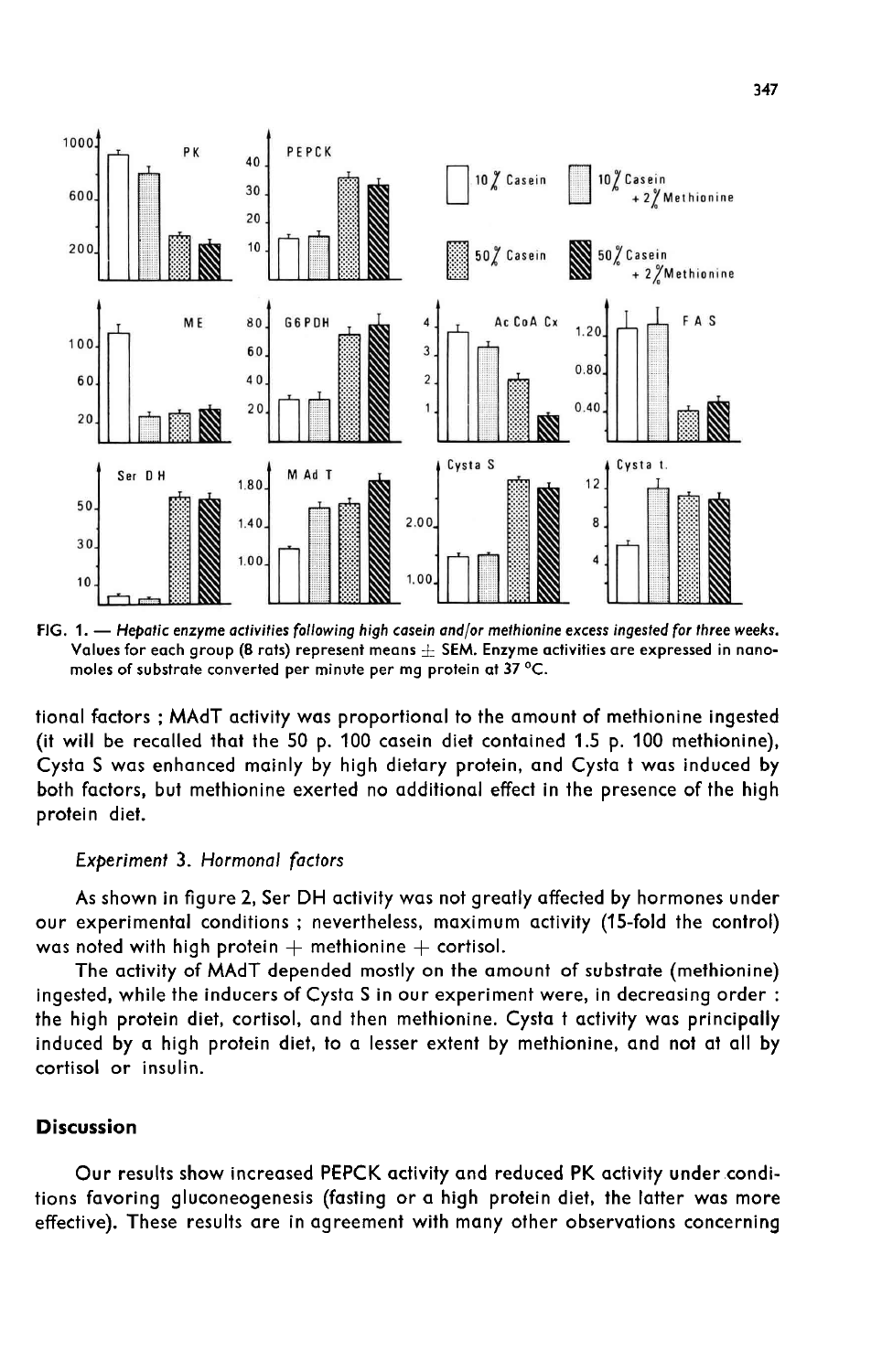

FIG. 2. - Hepatic enzyme activities following high casein diets, cortisol and insulin administration and methionine excess ingested for three weeks. Values for each group (8 rats) represent means  $\pm$  SEM. Enzyme activities are expressed in nanomoles of substrate converted per minute per mg protein at 37 °C.

the regulation of glucose metabolism (Scrutton and Utter, 1968 ; Hanson and Garber, 1972 ; Romsos and Leveille, 1974 ; Peret and Chanez, 1976).

The high protein diet lowered the activities of all the enzymes involved in lipogenesis (G6PDH, AcCoA carbox, FAS) as reported by Vaughan and Winders (1964) and Szepesi and Freedland (1967). The behavior of G6PDH, strongly stimulated by the 50 p. 100 casein diet, as also reported in the literature (Szepesi and Freedland, 1967 ; 1969 ; Eggleston and Krebs, 1974), is distinctly different from that of the other lipogenic enzymes and may be a peculiarity of high casein diets (Peret et al., 1975).

Methionine strongly reduced the activity of ME, but at the same time the activities of the enzymes involved in lipid synthesis were unaffected ; as reported in the literature (Tepperman et al., 1968 ; Diamant and Shafrir, 1975 ; Stark et al., 1975), ME did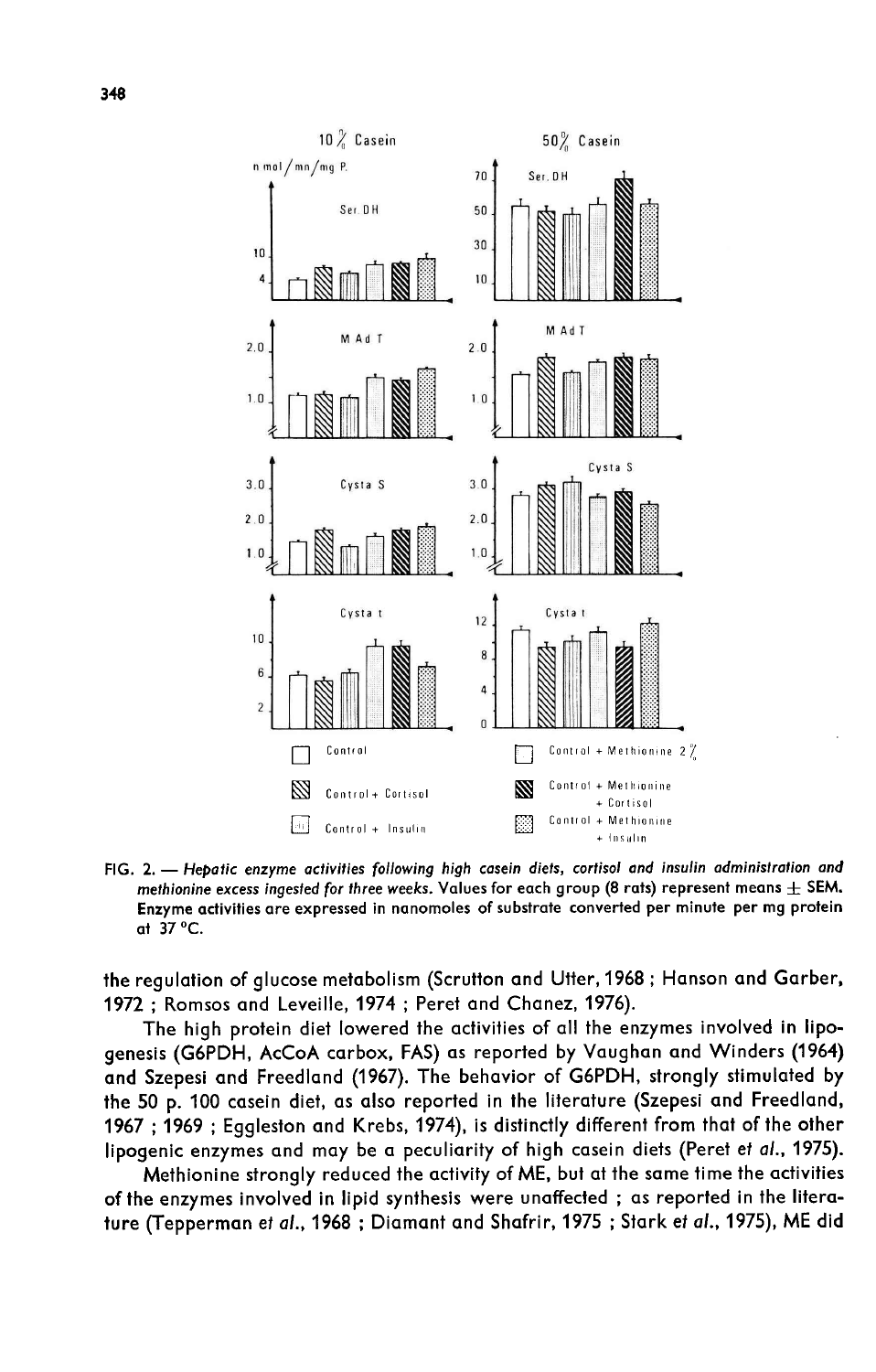not seem to be correlated with the other lipogenic enzymes. In our experiment, lipogenesis could utilize the NADPH produced by the pentose cycle (G6PDH, 6PGDH) when ME activity was reduced. On the other hand, gluconeogenesis (PEPCK) did not increase, while gycolysis (PK) was reduced ; this phenomenon could be explained by a continuous « flow » of pyruvate coming from methionine degradation in adapted animals (Daniel and Waisman, 1969 ; Simpson and Freedland, 1975). In this hypothesis, the pyruvate formed would participate, via acetyl-CoA, in the Krebs cycle and/or lipogenesis, whose activity would be maintained. Only the determination of pyruvate, malate and citrate in the liver could confirm this hypothesis.

Our results concerning the normal enzyme activities involved in lipogenesis, even when excess methionine was ingested, are not in contradiction with those of Peretianu and Abraham (1964) who found that animals fed a mixed diet with excess methionine had less lipid in the liver and carcass. This phenomenon might be explained by supposing that the essential need for ATP in the first step of methionine catabolism could be partly met by glycolysis, and probably by a higher rate of lipolysis. At present, we have no data concerning in vivo lipogenesis or lipolysis under these conditions, but we intend to examine them.

As reported by many authors, Ser DH is induced by fasting (Goswami and Chatagner, 1966 ; Hoshino and Krbger, 1969), and with a high protein diet its activity remains high (Anderson et al., 1968 ; Straub et al., 1970 ; Ogura, 1970) because it is involved in the gluconeogenic processes. On the other hand, Ser DH is not necessary for, and is even detrimental to, methionine catabolism ; the low Ser DH activities found in this study show that animals ingesting methionine were enzymatically adapted to the excess. The high levels of activity found by some authors in the beginning of the adaptation period (Daniel and Waisman, 1969 ; Sanchez and Swendseid, 1969 ; Girard-Globa et al.,1972) did not persist after 3 weeks ; these activities in the first days of ingestion were probably due to a corticosterone release (Munro et al., 1963 ; Peretianu, 1968), which is known to be an inducer of the Ser DH (Jost et al., 1968 ; Ishikawa and Nakajima, 1970 ; Mohrenweiser and Yatvin, 1972).

The response of transsulfuration enzymes to methionine, their specific inducer, was very different.

In fasted animals, the amount of the essential free amino acids, particularly methionine, rises in plasma and liver (Adibi, 1971) ; the high activity found for MAdT in our study was a consequence of this accumulation. The fact that total Cysta S activity in the liver decreased suggests a « sparing effect » to prevent excessive methionine catabolism, and favors de novo synthesis of methionine from homocysteine by betaine-homocysteine methyltransferase (Finkelstein and Kyle, 1968) or methyl-THFhomocysteine methyltransferase (Grzelakowska-Sztabert and Landman-Balinska, 1976).

Finkelstein (1967), studying these three enzymes, observed the same phenomenon, and the differences between our results and those of Pan and Tarver (1967) in the first two days of starvation are probably related to the higher dietary protein ingested by their rats before fasting.

Under our experimental conditions, MAdT activity was influenced only by the amount of dietary methionine (free or contained in proteins) ; cortisol or insulin had no effect. Finkelstein (1967) found that hydrocortisone increased MAdT activity after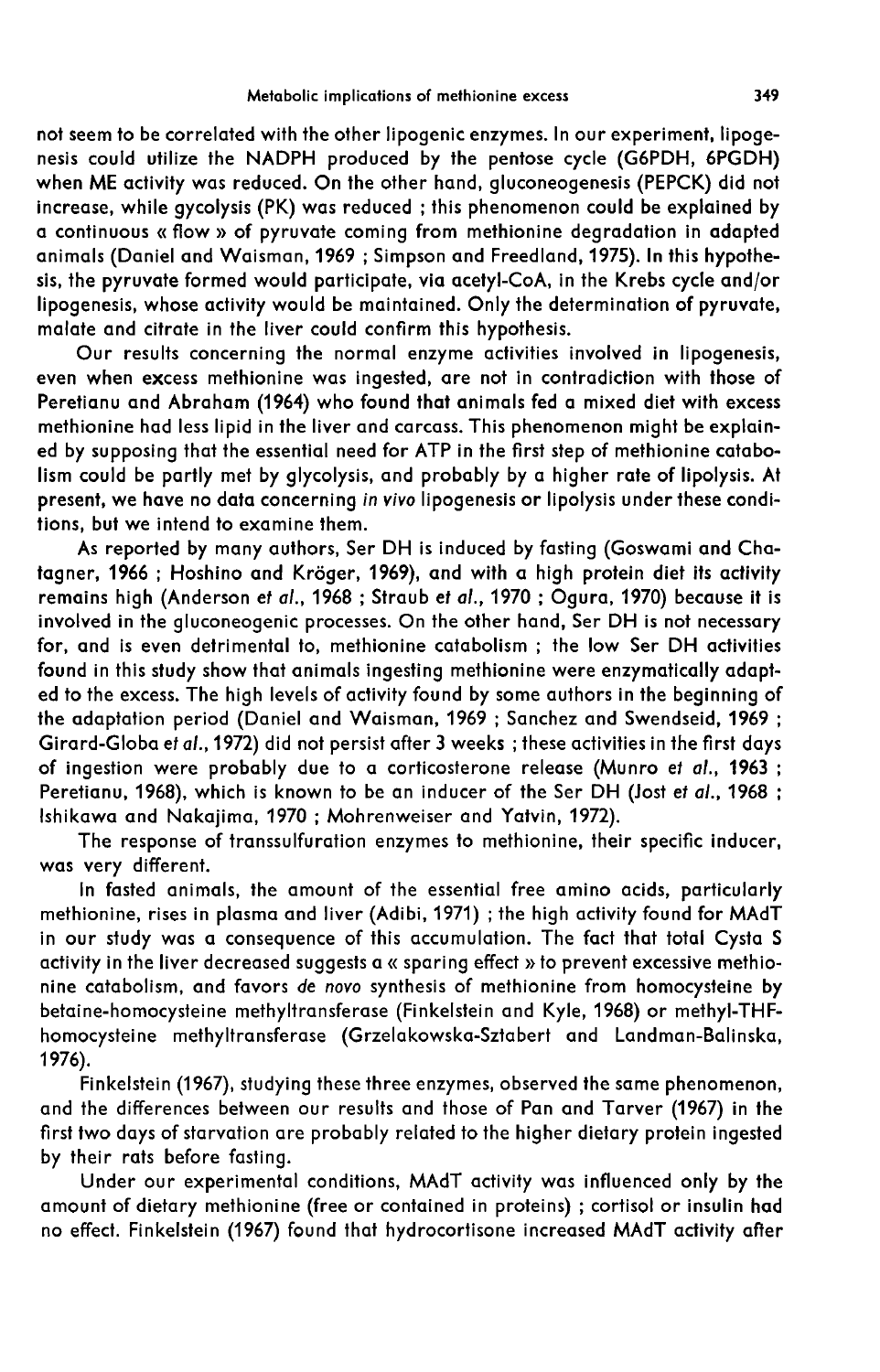7 days of treatment ; the results of Pan et al. (1967, 1968) and Shou et al. (1969) also showed the intervention of corticoids, but these last experiments used very high amounts of hormones (4 times ours), which are pharmacologic and probably had an indirect effect on protein «turnover ».

Our results show that Cysta S seems to be the most responsive enzyme of the pathway to hormones and nutritional status. The importance of its regulation was shown by Kato et al. (1966), Finkelstein et a/., (1967, 1968) and Pan et al., (1971) ; it directs methionine metabolism toward catabolism or synthesis, mediated by the folate methylating pathway.

The results for Cysta t activity are in agreement with those in the literature (Trautmann and Chatagner, 1964 ; Durieu-Trautmann and Chatagner, 1966 ; Finkelstein, 1967) showing that nutritional factors are the best inducers of this enzyme. Based on the stereospecificity (de Billy et al., 1975) and the quaternary structure (Deme et al., 1972) of the enzyme, it is easy to imagine how complicated its regulation by direct or allosteric substrates might be.

We conclude that in adapted rats, the dietary factors used here (methionine and high protein diet) have stronger and more persistent effects than injected hormones on the regulation of both the specific and the non-specific metabolic pathways studied in this report. These animals need a lot of ATP for methionine catabolism, and they seem to generate this ATP from their own body lipids when the diet does not provide sufficient energy.

Important questions has been raised in this work. Does excess dietary methionine increase lipid « turnover » ? Can methionine be used to direct animal metabolism toward lipolysis ? Studies in progress will attemp to answer these questions.

> Reçu en juillet 1978. Accept6 en septembre 1978.

Résumé. Trois expériences ont été effectuées pour comparer l'influence de facteurs nutritionnels : le jeûne, un régime à 50 p. 100 de protéines, et un excès de méthionine, et de facteurs hormonaux, cortisol et insuline, sur les activités de certaines enzymes de la transsulfuration, de la glycolyse, de la néoglucogenèse, du catabolisme protéique et de la lipogenèse, chez des rats adultes adaptés aux régimes expérimentaux.

Si l'activité de la Méthionine-Adénosyl Transférase (MAdT) semble dépendre directement de la quantité de méthionine ingérée, celle de la Cystathionine Synthase (Cysta S.) est surtout sensible aux facteurs hormonaux, et l'activité de la cystathionase (Cysta t.) d'abord aux facteurs nutritionnels. Quand des rats sont soumis à un excès alimentaire de méthionine, l'activité de la pyruvate kinase (PK) diminue, et celle de l'enzyme malique est fortement réduite, alors que les autres enzymes impliquées dans la lipogenèse gardent des activités normales. Une hypothèse concernant ce dernier phénomène est avancée.

Dans nos conditions expérimentales, les facteurs alimentaires ont montré des effets plus importants et plus durables que ceux des hormones injectées, sur les voies métaboliques étudiées, spécifiques ou non spécifiques de la méthionine.

### References

ADIBI S. A., 1971. Interrelationship between level of amino acids in plasma and tissues during starvation. Amer. J. Physiol., 221, 829-838.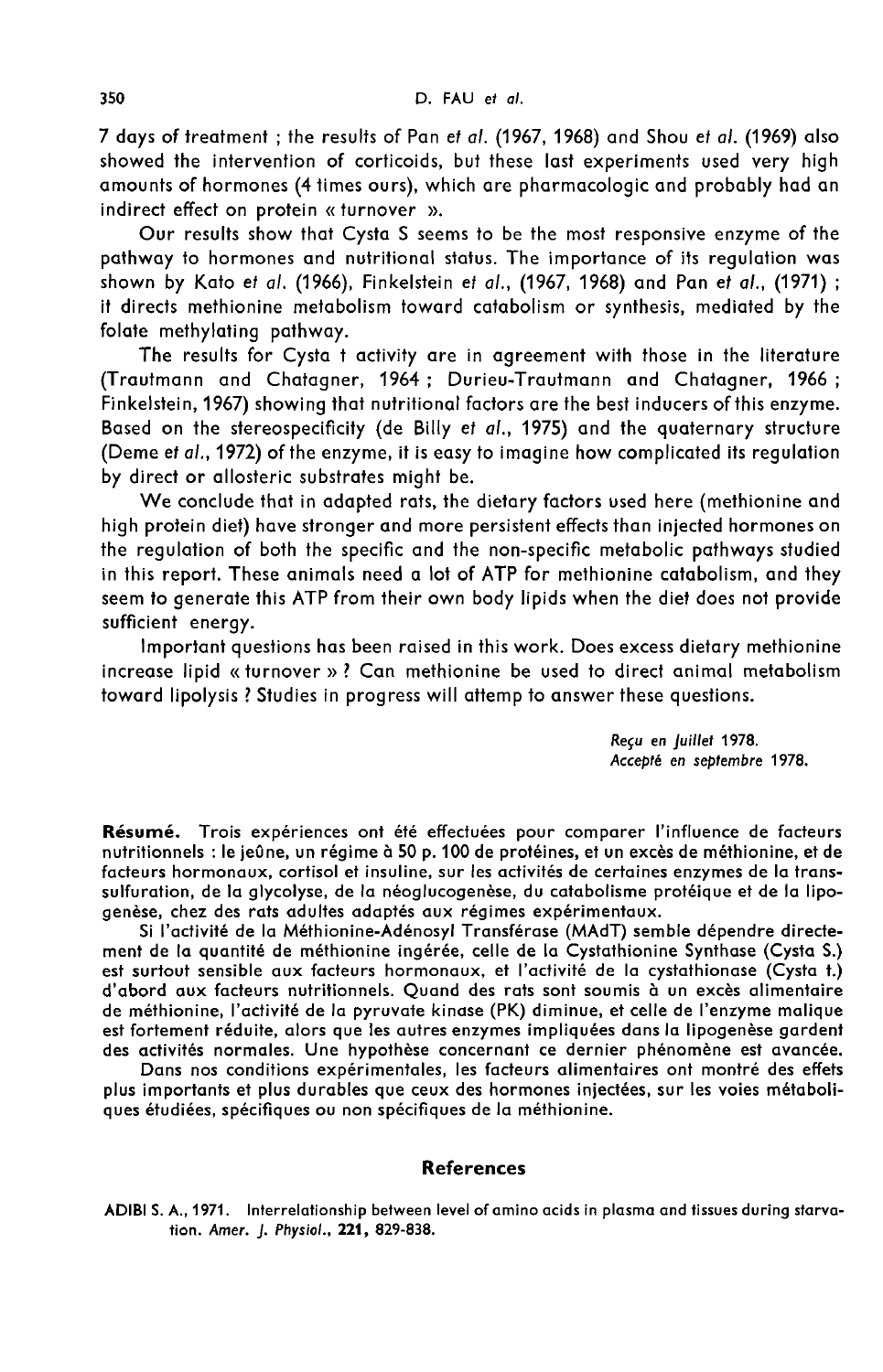- ANDERSON H. L., BENEVEGA N. J., HARPER A. E., 1968. Associations among food and protein intake, serine dehydratase, and plasma amino acids. Amer. J. Physiol., 214, 1008-1013.
- CHANG H. C., LANE M. D., 1966. The enzymatic carboxylation of phosphoenolpyruvate. J. biol. Chem., 241, 2413-2420.
- CHANG H. C., SEIDMAN I.,TEEBAR G., LANE M. D., 1967. Liver acetyl CoA carboxylase and fatty acid synthetase. Relative activities in the normal state and in hereditary obesity. Biochem. Biophys. Res. Commun., 28, 682-686.
- CHOU T. C., LOMBARDINI J. B., 1972. A rapid assay procedure for ATP : L-methionine adenosyl transferase. Biochim. biophys. Acta, 276, 399-406.
- DANIEL R. G., WAISMAN H. A., 1969. Adaptation of the weanling rat to diets containing excess methionine. J. Nutr., 99, 299-306.
- DE BILLY G., MULLER P., CHATAGNER F., 1975. New insights into the active center of rat liver cystathionase. Biochim. Biophys. Acta, 397, 231-243.
- DEME D., de BILLY G., CHATAGNER F., 1972. Effect of sodium dodecyl sulfate on rat liver homoserine dehydratase. Biochimie, 54, 1089-1092.
- DIAMANT S., SHAFRIR E., 1975. Modulation of the activity of insulin dependant enzymes of lipogenesis by glucocorticoïds. Eur. J. Biochem., 53, 541-546.
- DURIEU-TRAUTMANN O., CHATAGNER F., 1966. Influence de l'éthionine et des hormones glucocorticoides sur la cystathionase du foie du rat. Bull. Soc. Chim. biol., 48, 77-87.
- EGGLESTON L. V., KREBS H. A., 1974. Regulation of pentose phosphate cycle. Biochem. J., 138, 425- 435.
- FALLON H. J., HACKNEY E. J., BYRNE W. L., 1966. Serine biosynthesis in rat liver. Regulation of enzyme concentration by dietary factors. J. biol. Chem., 241, 4157-4167.
- FINKELSTEIN J. D., 1967. Methionine metabolism in mammals. Effects of age, diet and hormones on three enzymes of the pathway in rat tissues. Arch. Biochem. Biophys., 122, 583-590.
- FINKELSTEIN J. D., MUDD S. H., 1967. Transsulfuration in mammals. The methionine-sparing effect of cystine. J. biol. Chem., 242, 873-880.
- FINKELSTEIN J. D., KYLE W. E., 1968. Ethanol effects on methionine metabolism in rat liver. Proc. Soc. exp. Biol. Med., 129, 497-501.
- FINKELSTEIN J. D., KYLE W. E., HARRIS B. J., 1974. Methionine metabolism in mammals : regu-<br>latory effects of S-adenosylhomocysteine. Arch. Biochem. Biophys., **165,** 774-779.
- FITCH W. M., HILL R., CHAIKOFF 1. L., 1959. The effect of fructose feeding on glycolytic enzyme activities of the normal rat liver. J. biol. Chem., 234, 1048-1051.
- GIRARD-GLOBA A., ROBIN P., FORESTIER M., 1972. Long term adaptation of weanling rats to high dietary levels of methionine and serine. J. Nutr., 102, 209-218.
- GOSWAMI M. N. D., CHATAGNER F., 1966. Starvation induced adaptation of rat liver tyrosine transaminase and serine dehydratase. Experientia, 22, 370-371.
- GREENBERG D. M., 1962. Cystathionine and homoserine cleavage. In COLOWICK S. P., KAPLAN N. O. Methods in enzymology, vol. 5, 936-942, Acad. Press, New York.
- GRZELAKOWSKA-SZTABERT B., LANDMAN-BALINSKA M., 1976. Regulation of methionine synthetase in L-cells by vitamin B-12, folate and methionine. Biochem. Soc. Trans., 4, 922-925.
- HANSON R. W., GARBER A. J., 1972. Phosphoenolpyruvate carboxykinase. I. Its role in gluconeogenesis. Amer. J. clin. Nutr., 25, 1010-1021.
- HOSHINO J., KROGER H., 1969. Properties of L-serine dehydratase purified from rat liver after induction by fasting or feeding casein hydrolysate. Hoppe-Seyler's Z. Physiol. Chem., 350, 595- 602.
- HSU R. Y., LARDY H. A., 1969. Malic enzyme. In LOWENSTEIN J. M., Methods in enzymology, vol. 17, 230-235, Acad. Press, New York.
- HUBBEL R. B., MENDEL I. B., WAKEMAN A. J., 1937. A new salt mixture for use in experimental diets. J. Nutr., 14, 273-275.
- ISHIKAWA E., NAKAJIMA K., 1970. Hormonal and dietary control of enzymes in the rat. I Roles of the pancreas and the adrenal in the regulation of liver serine dehydratase activity. J. Bioch. (Japan). 67, 685-692.
- JOST J. P., KHAIRALLAH E. A., PITOT H. C., 1968. Studies on the induction and repression of enzy- mes in rat liver. V. Regulation of the rate of synthesis and degradation of serine dehydratase dietary aminoacids and glucose. J. biol. Chem., 243, 3057-3066.

Annales de Biologie animale. - 1979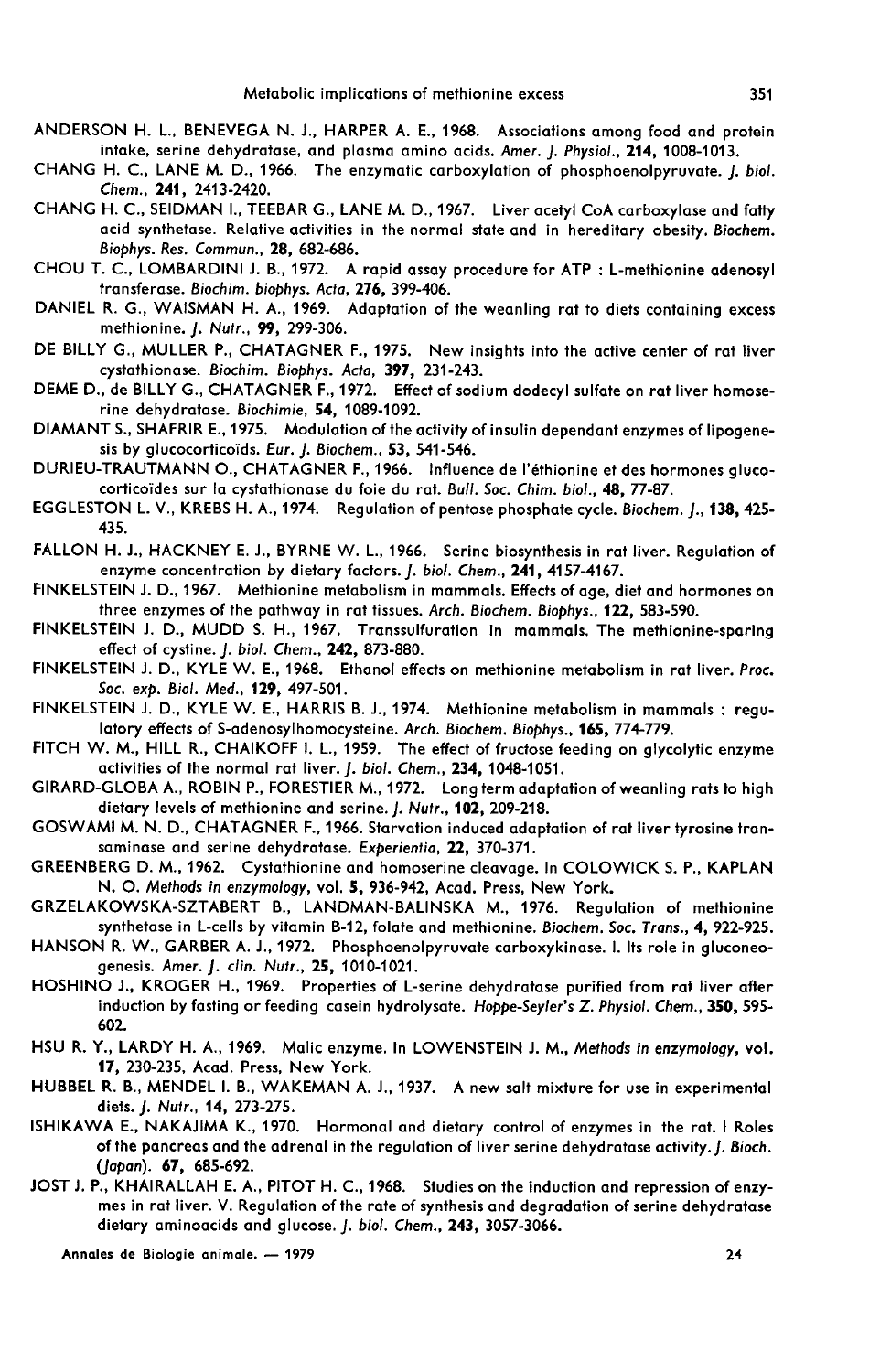- KATO A., OGURA M., SUDA M., 1966. Control mechanism in the rat liver enzyme system converting L-methionine to L-cystine. III. Non competitive inhibition of cystathionine synthetase serine dehydratase by elemental sulfur competitive inhibition of cystathionase-homoserine dehydratase by L-cysteine and L-cystine. [. Bioch. (Japan), 59, 40-48.
- KREBS H. A., HEMS R., TYLER B., 1976. The regulation of folate and methionine metabolism. Bioch. J., 158, 341-313.
- MAEDA H., IKEDA I., SUGANO M., 1975. Behavior of liver lipogenesis enzymes in rat fed threonine imbalanced diet. Nutr. Rep. Int., 12, 61-67.
- McKENZIE R. M., GHOLSON R. K., 1973. A simple assay for methionine adenosyltransferase using cation exchange paper and liquid scintillation spectrometry. Analyt. Bioch., 53, 384-391.
- MOHRENWEISER H. W., YATVIN M. B., 1972. Regulation of serine dehydratase induction in rat liver. Proc. Soc. exp. Biol. Med., 141, 1084-1088.
- MUDD H. S., FINKELSTEIN J. D., IRREVERRE F., LASTER 1., 1965. Transulfuration in mammals. Microassays and tissue distributions of the three enzymes of the pathway. J. Biol. Chem., 240, 4382-4392.
- MUNRO H. N., STEELE M. H., HUTCHISON W. C., 1963. Blood corticosteronelevels in the rat after administration of amino-acids. Nature, 199, 1182-1183.
- OGURA M., 1970. On the relationship between food composition and serine dehydratase activity in rat liver. Part II. On the factor of enzyme induction by high protein diet. Agr. biol. Chem., 34, 585-589.
- PAN F., TARVER H., 1967. Effects of diet and other factors on methionine adenosyltransferase levels in rat liver. J. Nutr., 92, 274-280.
- PAN F., CHANG G. G. LEE S. C., 1968. Induction of methionine adenosyl transferase in rat liver by<br>corticosteroids. Proc. Soc. exp. Biol. Med., 128, 611-616.
- PAN F., CHIN S-HF., PAI S. H., 1971. Glucagon and glucocorticoids in the regulation of rat liver<br>cystathionine synthetase activity. Endocrinology 88.723-729.
- PERET J., CHANEZ M., 1976. Influence of diet, cortisol and insulin on the activity of pyruvate carboxylase and phosphoenolpyruvate carboxykinase in the rat liver. J. Nutr., 106, 103-110.
- PERET J., MACAIRE I., CHANEZ M., 1973. Schedule of protein ingestion nitrogen and energy utilization and circadian rhythm of hepatic glycogen, plasma corticosterone and insulin in rats. J. Nutr., 103, 866-874.
- PERET J., CHANEZ M., COTA J., MACAIRE 1., 1975. Effect of quantity and quality of dietary protein and variation in certain enzyme activities on glucose metabolism in the rat. J. Nutr., 105, 1525-1534.
- PERETIANU J., 1968. Teneur en corticosterone du sang et des surr6nales chez le rat nourri avec un régime contenant un excès de méthionine. Arch. Sci. physiol., 22, 441-447.
- PERETIANU J., ABRAHAM J., 1964. Le phénomène de déséquilibre par excès d'un acide aminé : étude des effets supplétifs de la méthionine selon les modalités de son emploi en régime mixte<br>ou en alimentation séparée. 1. Cas de la caséine. Arch. Sci. physiol., **18,** 253-264.
- ROMSOS D. R., LEVEILLE G. A., 1974. Effect of diet on activity of enzymes involved in fatty acid.<br>and cholesterol synthetis. Adv. Lipid Res., 12, 97-146.
- SANCHEZ A., SWENDSEID M. E., 1969. Amino-acid levels and enzyme activity in tissues of rats force-fed diets differing in methionine content. J. Nutr., 99, 145-151.
- SCRUTTON M. C., UTTER M. F., 1968. Regulation of glycolysis and gluconeogenesis in animal tissues. Ann. Rev. Bioch., 37, 249-302.
- SHOU L., PAN F., CHIN S.-F., 1969. Pancreatic hormones and hepatic methionine adenosyltransfe rase in the rat. Proc. Soc. exp. Biol. Med., 131, 1012-1018.
- SIMPSON R. C., FREEDLAND R. A., 1975. Relative importance of the two major pathways for the conversion of cysteine. J. Nutr., 105, 1440-1446.
- SNEDECOR G. W., 1956, Statistical methods, 5th ed., Iowa State Univ. Press, Ames.
- STARK M. J., THOMPSON B., FRENKEL R., 1975. Possible alternative functions of rat liver malic enzyme. Arch. Biochem., Biophys., 166, 174-180.
- STRAUB K., JENNISSEN H., KROGER H., 1970. Zur regulation der L-serin dehydratase in der rattenleber. V, ges. esp. Med., 152, 294-305.
- SUDA M., NAKAGAW H.,1971. Serine dehyratase (rat liver). In TABOR H., TABOR C. W. Methods in enzymology, vol. 17 (part b), 346-351. Acad. Press, New York.